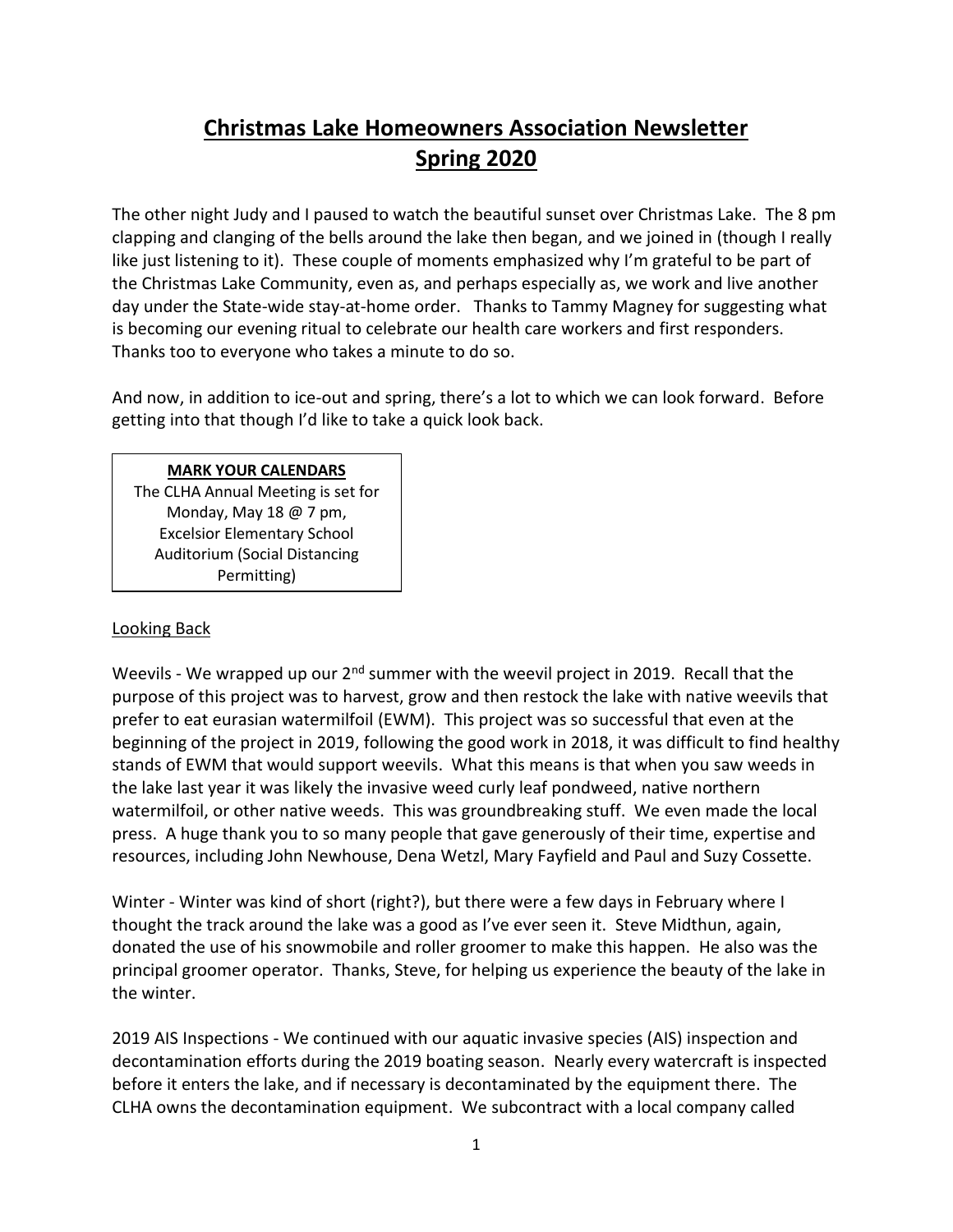Waterfront Restoration (WR) to do the inspections and decon work. All the inspectors have gone through DNR training. This costs us a lot of money, so it's fair to ask why we do it and whether it's working. My answers are (1) we have an amazing lake here, and if we don't protect it no one will, and (2) it is working. We are extremely lucky to have Joe Shneider as the head of our AIS efforts and our AIS committee. He can respond to any AIS issues with authority, but here's a few key points that are compelling to me.

- The DNR isn't going to do anything meaningful to protect our lake. They are still largely depending on boater education and behavior to slow the spread of AIS. The numbers below just for Christmas Lake shows that the DNR's approach is not working to stop the spread of AIS. The regional inspection models which Joe Shneider has promoted for years now appears to be dead in the water with the DNR. The reality is that the DNR doesn't have sufficient staff to inspect many boats, so they rely on "deputized" inspectors who work for local governments or lake associations to do the majority of the AIS inspections statewide. We are not alone in our efforts, but the costs to protect Christmas Lake are high given the relatively few homeowners on the lake.
- We face significant AIS threats. The data collected during the 2019 boating season at our lake access ramp shows us this:

| Total watercraft inspected before entering the lake | 1347     |
|-----------------------------------------------------|----------|
| Wakeboard boats with ballast tanks inspected before | 82       |
| entering the lake                                   |          |
| Boats arriving to enter with drain plugs still in   | 127 (9%) |
| Boats arriving that had last been in a lake         | 14       |
| contaminated with starry stonewort                  |          |

- AIS continues to spread across lakes and rivers in the state. Starry stonewort (SSW) was found in Medicine Lake. It is spread by boats. Last year 9 boats arriving at Christmas Lake had last been in Medicine Lake. SSW is one of my greatest concerns. The lake association for the 1st lake in Minnesota to get it, Lake Koronis, believes it will spend upwards of \$250,000/yr. for the foreseeable future to try to control SSW. I guess you pay now, or you pay later. Please note that 11% (154) of the boats coming into Christmas Lake were last in Lake Minnetonka, so **when** Minnetonka gets infested with SSW our likelihood of getting SSW increases significantly.
- As with COVID-19, flattening the curve to delay or prevent the introduction of a new AIS infestation in Christmas Lake gives science a better shot at providing AIS vaccines and treatments.

2019 Memorial Day Fun Run Donations - Following last year's run the CLHA had two years' worth of fun run proceeds totaling \$7300, to donate to local charities. After getting input from our members, the Board decided to split the donation between [The Treehouse](https://treehousehope.org/) and the [Hope](https://www.openhandsfoundation.com/the-hope-house)  [House](https://www.openhandsfoundation.com/the-hope-house) (part of the OpenHands Foundation). Both of these support at risk youth in our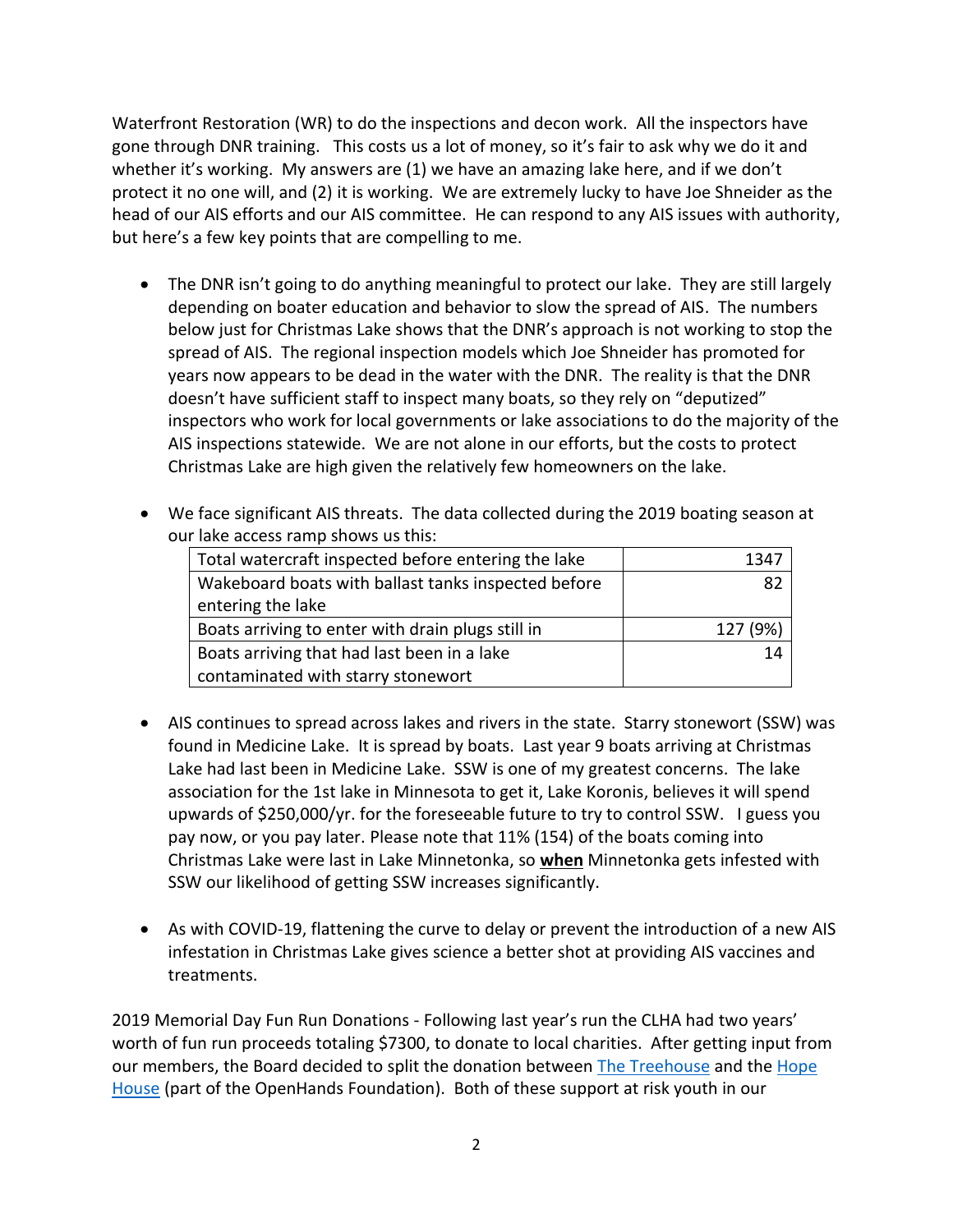community. I have received kind notes of thanks from both organizations, including a handwritten note from the Executive Director of OpenHands on behalf of Hope House. Thank you to everyone who makes our annual fun run a success, including Deanne Sheeley and Harley Feldman. It's not part of the CLHA's mission to support other non-profits, but it is now part of our DNA through the fun run and part of what makes this a great organization. Thanks everyone.

Who Are We? - A list of all CLHA members is available on the CLHA website. The website is at [https://www.christmaslake.org.](https://www.christmaslake.org/paidmembers/2019%20Paid%20Members.htm) I'm also attaching to this newsletter a list of the current board members with the year their term expires, and the standing committees of the board. Committee members can be non-board members, and we encourage any member who wants to get involved with a committee to contact the chair of that committee.

#### Looking Ahead

Yes, spring, finally, is nearly here. You probably saw that April 2 is the official ice-out date this year. Now that the ice is out, please be careful with your boat wakes. The lake level is high. That is normal in the spring though remember we ended last fall with high water, so we are higher than normal this spring. To prevent shoreline erosion (and potentially damage to personal property along the shoreline) we need to minimize our wakes as best we can, and if you will be throwing larger wakes, please do so near the middle of the lake.

Docks and Lifts - The CLHA is again coordinating the put in of docks and lifts in order to minimize the threat of AIS from service providers. You'll be hearing about that soon. Thank you to Roger Norberg who has spearheaded and organized this thankless task since its inception. He now almost makes it seem easy. Maybe we should name the landing after him.

Board Member Elections – We elect about  $1/3^{rd}$  of board members each year. A list of the current board members is attached. Kerri Hawk, a former board member, has agreed to run the election procedure again this year. Thank you, Kerri. The election results will be announced at the Annual Meeting.

Annual Meeting - The Annual CLHA Member Meeting is set for **Monday, May 18** at the Excelsior Elementary School Auditorium, starting at 7 pm. Covid-19 precautions very well may require that we postpone this date or experiment with holding the meeting virtually, but we are not there yet. Among other things we have invited the head of the UofM's Aquatic Invasive Species Research Center to come speak to us.

### **What Do You Want to Hear About at the Annual Meeting?**

Let me or any CLHA board member know if you have any topics that you would like us to address at this year's meeting.

2020 Memorial Day Fun Run – Memorial Day is May 25, and we'll hold it again this year, social distancing permitting.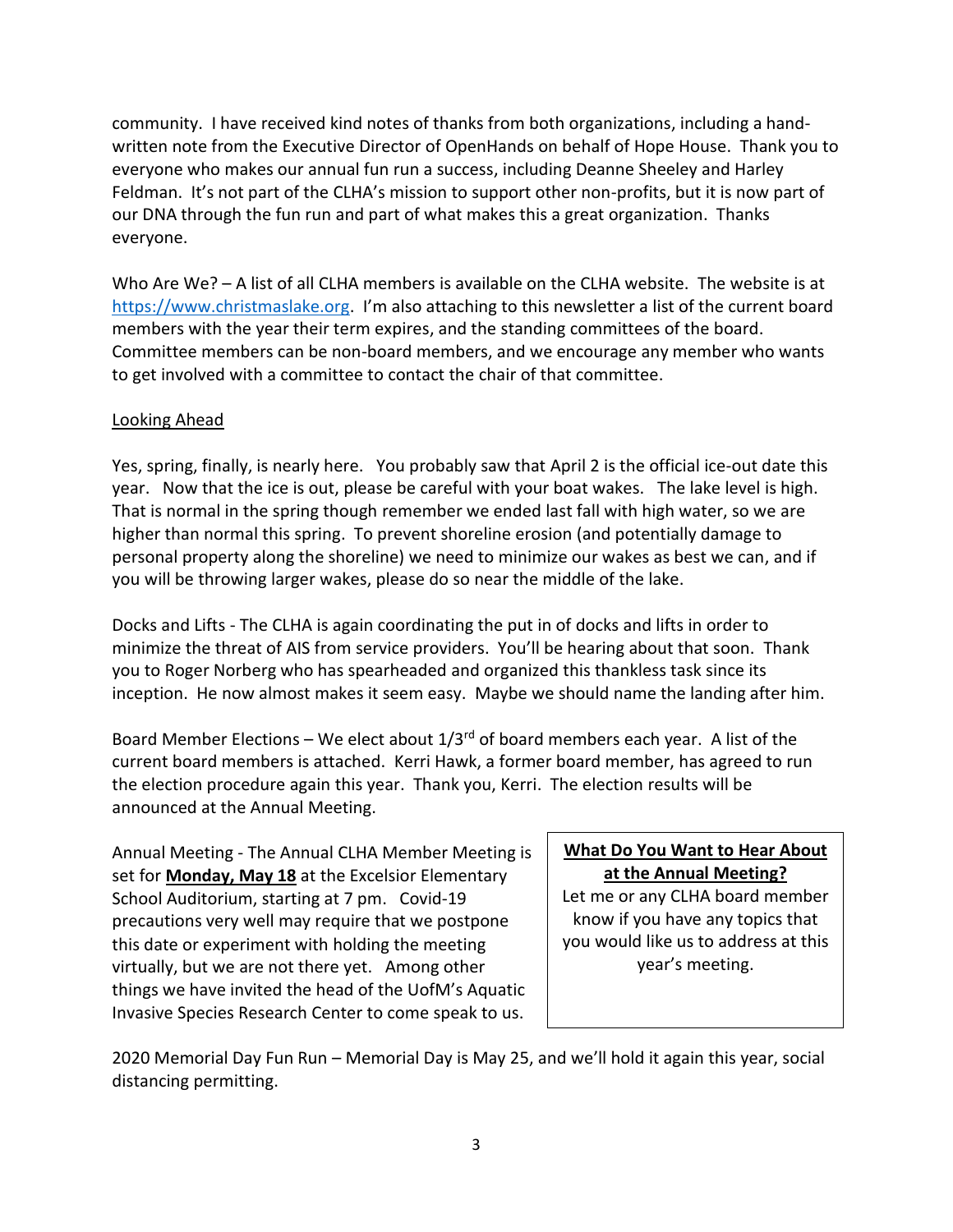Minnesota Lakes and Rivers Advocates – Minnesota Lakes and Rivers Advocates (MLR) is a nonprofit "focused on protecting Minnesota's lake and river heritage....." It is a lean team which importantly includes an active lobbyist who is effective in advocating on lake quality issues at the state capitol. You can learn more about MLR [here.](http://www.mnlakesandrivers.org/) Why is MLR in this newsletter? First, the CLHA supports the MLR with a small donation. Second, MLR runs something called the Citizens Action Network (CAN). I've signed up, and I encourage all CLHA members to sign up to [receive CAN](https://www3.thedatabank.com/dpg/529/personal2.asp?formid=signup) emails. Among other things, signing up for the CAN allows you to send an email to your legislators with a click or two. The MLR also provides updates through the CAN on important lake issues which MLR is promoting or which are active at the state level. Bottom line: It's an easy way to stay informed and get as involved as you want.

2020 AIS Inspections – We will continue with our AIS inspection and decontamination program in 2020. Waterfront Restoration (WR) will again provide the inspections. Inspections start on April 15. In our Board meetings last fall and this winter the Board took special note of the fact that this program is, by far, our single largest expenditure, and so asked Joe Shneider to work with WR to see if there was any way to reduce our spend without putting the lake at any significantly greater AIS risk. Joe and WR took at detailed look at our costs and risks and came up with a plan that reduces our estimated costs in 2020 by \$5000 while exposing the lake to only marginally more AIS risk. We think the trade-off is worth it as we try to keep costs under control. I'm sure Joe will talk more about this at the annual meeting, but I wanted to let member know that we are trying to be careful with the dues money you send in each year, and we want to hold our dues levels steady. We do still receive financial support for our AIS inspection program from the City of Shorewood, Hennepin County, and the Minnehaha Creek Watershed District, but your annual dues cover most of the cost.

#### Financial Snapshot

Harley has long shouldered the responsibilities of being the CLHA Treasurer. He continues in that role today. He recently sent me a 2019 income statement with some of his comments that he wanted to share with the membership. So, here you go.

#### *Hello Everyone,*

*I* wanted to give you a summary of the 2019 financial picture for CLHA. Below is the income *statement for CLHA for 2019. The statement does not include the transactions for the Spring and Fall 2019 lake equipment installation and removal as billed by our providers nor the reimbursement to CLHA by the residents. Ultimately these expenses and receipts are neutral for the CLHA, but due to the timing of these transactions they distort the true financial picture of the CLHA. This therefore is the Income and Expenses for the CLHA without these transactions.*

#### *Christmas Lake Homeowners Association - Income and Expenses 2019*

#### *Income:*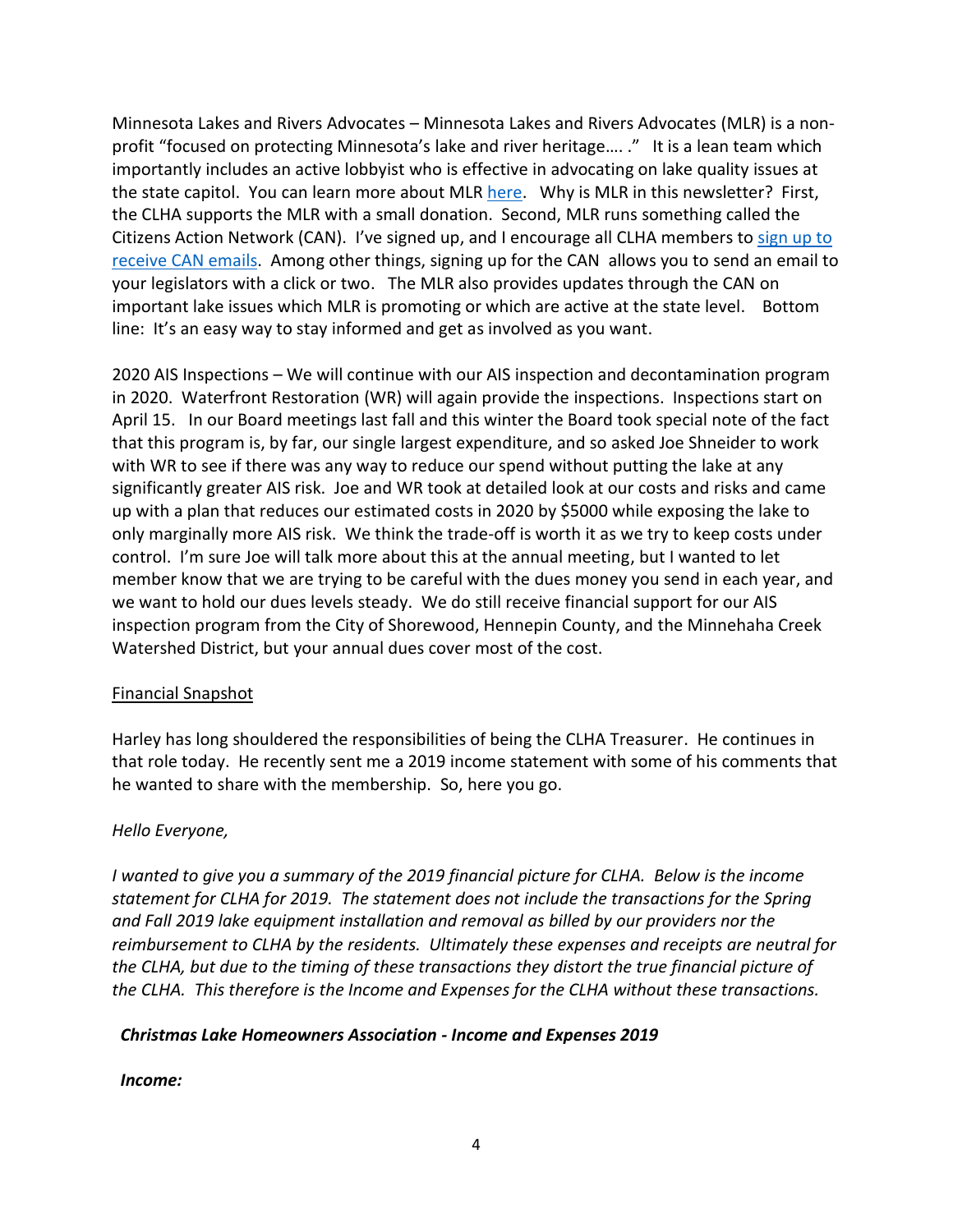| <b>Fun Run donations</b>              | \$3,560.00    | 3.8%         |
|---------------------------------------|---------------|--------------|
| Annual dues                           | \$54,835.00   | 58.3%        |
| AIS Reimbursement - MCWD              | \$20,095.75   | 21.4%        |
| AIS Grant - City of Shorewood         | \$5,000.00    | 5.3%         |
| <b>Nazarian Family Donation</b>       | \$500.00      | 0.5%         |
| AIS Grant - Hennepin County           | \$10,000.00   | <u>10.6%</u> |
| Total income                          | \$93,990.75   | 100.0%       |
| <b>Expenses:</b>                      |               |              |
| Fourth of July party                  | (5341.70)     | 0.3%         |
| Fun Run expenses                      | (51, 174.20)  | 1.2%         |
| Goose management fees                 | (\$250.00)    | 0.3%         |
| <b>Bank service fees</b>              | (515.00)      | 0.0%         |
| Stamps/envelopes                      | (591.97)      | 0.1%         |
| Website hosting                       | (5304.92)     | 0.3%         |
| Tax filing fee - State of Minnesota   | (525.00)      | 0.0%         |
| Charitable donation                   | (57,300.00)   | 7.5%         |
| D&O Insurance                         | (51, 432.00)  | 1.5%         |
| AIS Inspection                        | (572, 744.37) | 74.3%        |
| Decon Trailer license                 | (517.00)      | 0.0%         |
| <b>CGL/Prop Insurance</b>             | (51,094.00)   | 1.1%         |
| A-Frame trailer maintenance           | (568.75)      | 0.1%         |
| Decontamination equipment maintenance | (53,936.50)   | 4.0%         |
| Weevil project                        | (59,000.00)   | 9.2%         |
| Filing penalty                        | (\$160.77)    | 0.2%         |
| Total expenses                        | (597, 956.18) | 100.0%       |
| Net income:                           | ( \$3,965.43) |              |

#### *Notes:*

- *1. The percentage numbers in the second numbered column represent the percent of the Total Income or Total Expenses. As you can see, AIS Inspections are about ¾ of the total expenditures.*
- *2. Charitable Donations includes Memorial Day Fun Run/Walk donations collected in 2018 and 2019. The donations were split evenly between Tree House and Hope House.*
- *3. The Filing Penalty is a result of a delay in mailing the annual non-profit tax statement due to the State of Minnesota. I apologize for this error.*
- *4. The net loss of \$3,965.43 is mainly due to the expenses of the Weevil project being larger than projected as the CLHA Board decided to pay the volunteers for their time to grow and transplant the weevils. We don't anticipate any weevil project expenses in 2020.*
- *5. CLHA had a cash balance in the bank of \$73,419.09 as of December 31, 2019.*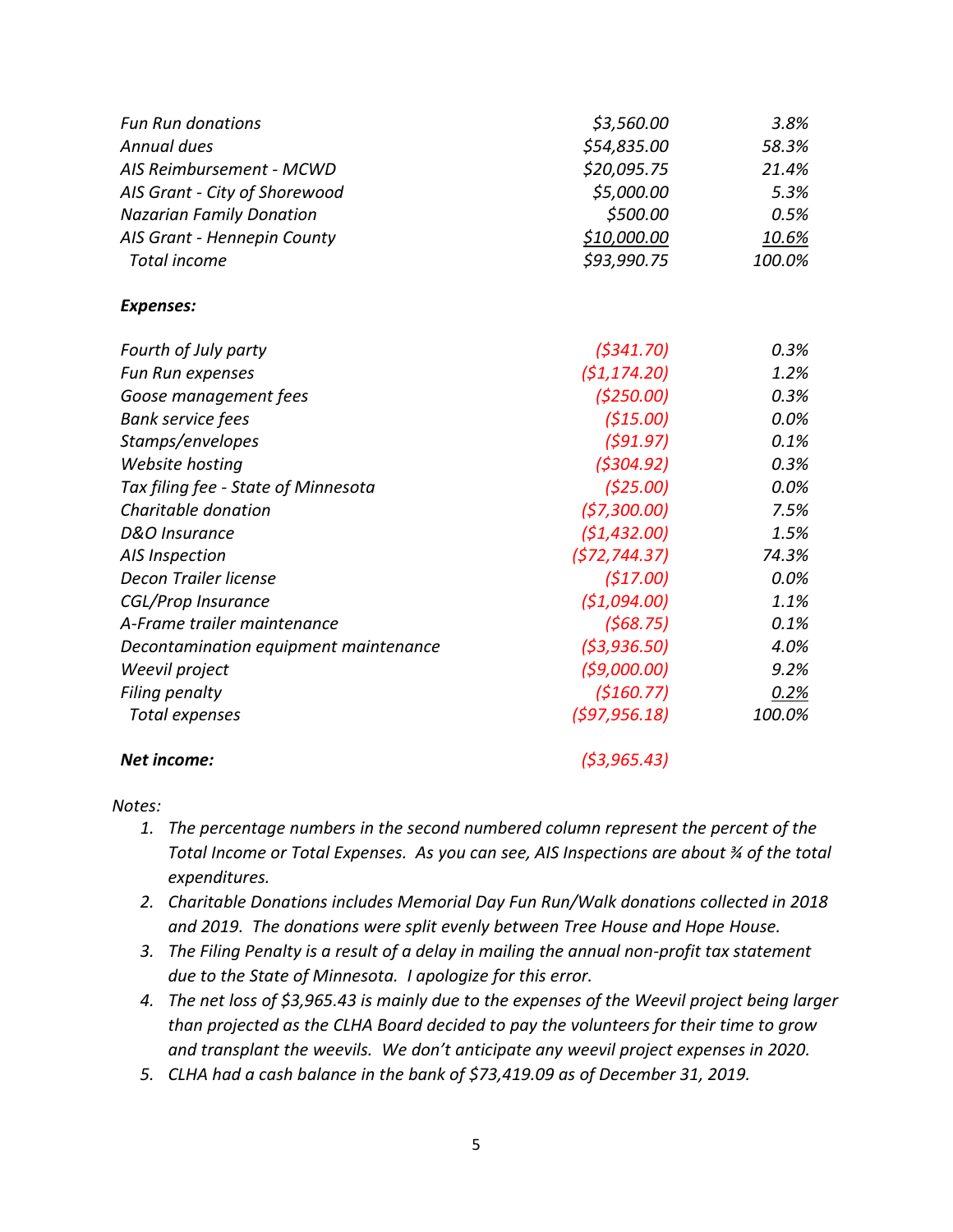*If you have questions, please feel to contact me at [harleyfeldman@gmail.com.](mailto:harleyfeldman@gmail.com) I'll also be available for questions at the May 18 annual meeting.*

Harley has worked tirelessly for the CLHA for so many years. Some of us know him for his financial statements and the modeling he does for the Board every year as we look at financial projections. Some of us know him as the guy who sends out all the CLHA-wide emails. Some of us know him as the guy with the normally quiet, wry smile that holds the secrets of the lake. Some of us know him as the guy who judges the boats and docks each 4<sup>th</sup> of July. Perhaps most of us know him as they guy in the huge hat who tells us, in rhyme, the winners of the  $4<sup>th</sup>$  of July boat and dock awards. For everything you do Harley, thank you.

That's it. Stay safe and healthy.

Todd Erickson 6 April 2020